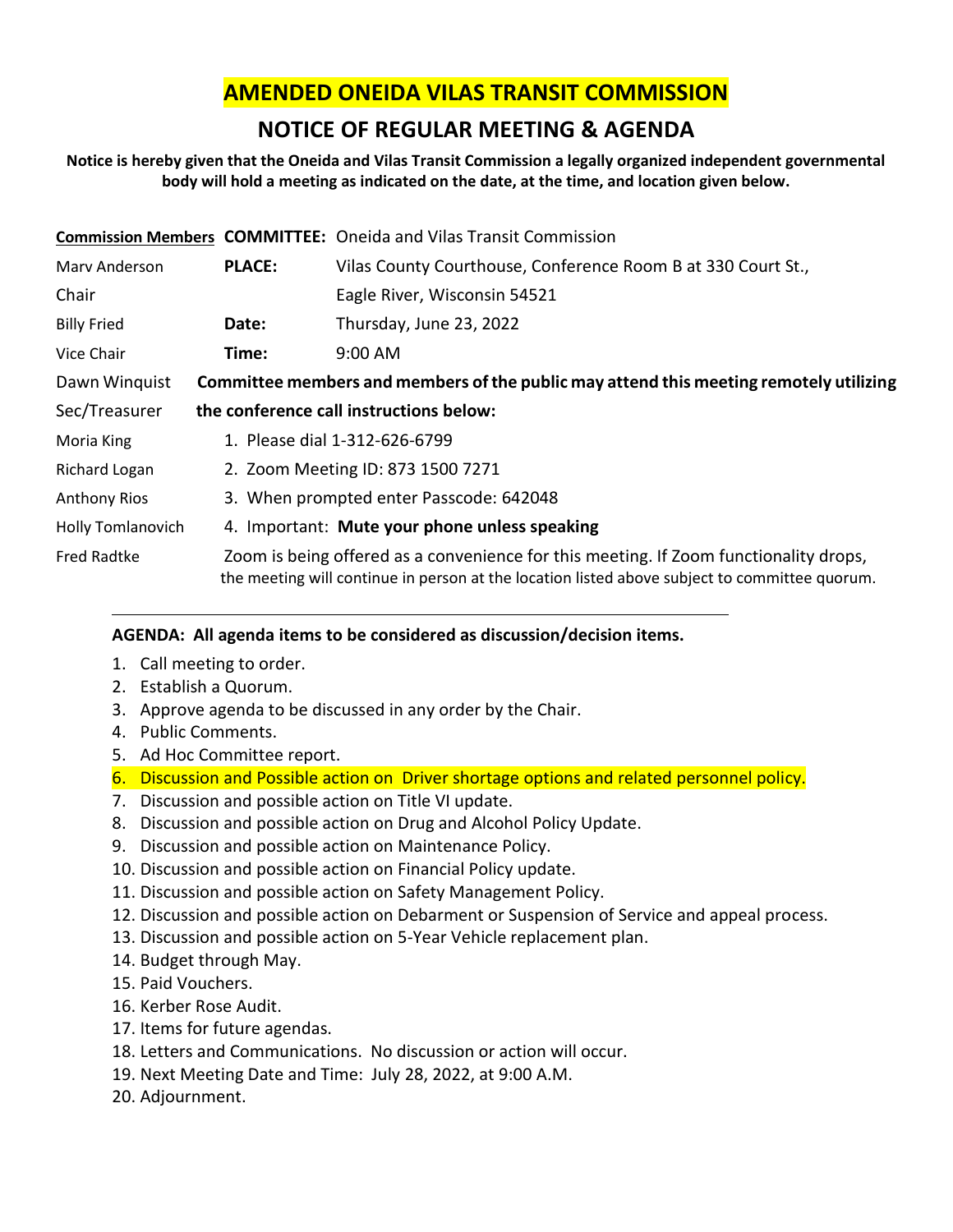## Notice of Posting: Time: 3:00 PM Date: June 21, 2022 Place: Vilas and Oneida County Courthouses and [www.northwoodstransit.org](http://www.northwoodstransit.org/)

Marvin Anderson, Transit Commission Chair. Notice posted by Brian Moore, Office Manager, Northwoods Transit Connections. Additional information on a specific agenda item may be obtained by contacting the person who posted this notice at 715-420-0585.

| News Media Notified by Email Time: 3:00 PM Date June 21, 2022 |                         |                    |                                    |  |  |  |
|---------------------------------------------------------------|-------------------------|--------------------|------------------------------------|--|--|--|
| Northwoods River News                                         | Lakeland Times          | North Star Journal | Tomahawk Leader                    |  |  |  |
| WJFWTV-Channel 12                                             | WHDG Radio              | WXPR Radio         | <b>WPEG.net Television Network</b> |  |  |  |
| <b>WLSL-FM 93.7</b>                                           | Vilas County New-Review |                    |                                    |  |  |  |

Notice is hereby given that pursuant to the American with Disabilities Act reasonable accommodations will be provided for qualified individuals with disabilities upon request. Please call Northwoods Transit Connections 715-420-0585 with specific information on your request allowing for adequate time to respond to your request. See reverse side off this notice for specific compliance checklist with the Wisconsin Open Meeting Law.

### GENERAL REQUIREMENTS:

1. Must be held in a location which is reasonably accessible to the public.

2. Must be open to all members of the public unless the law specifically provides otherwise.

NOTICE REQUIREMENTS:

1. In addition to any requirements set forth below, notice must also be in compliance with any other specific statute.

2. Chief presiding officer or his/her designee must give notice to the official newspaper and to any members of the news media likely to give notice to the public.

### MANNER OF NOTICE:

Date, time, place and subject matter, including subject matter to be considered in a closed session, must be provided in a manner and form reasonably likely to apprise members of the public and news media.

### TIME FOR NOTICE:

1. Normally, a minimum of 24 hours prior to the commencement of the meeting.

2. No less than 2 hours prior to the meeting if the presiding officer establishes there is good cause that such notice is impossible or impractical.

3. Separate notice for each meeting of the governmental body must be given.

## EXEMPTIONS FOR COMMITTEES & SUBUNITS

Legally constituted sub-units of a parent governmental body may conduct a meeting during the recess or immediately after the lawful setting to act or deliberate upon the subject which was the subject of the meeting, provided the presiding officer publicly announces the time, place and subject matter of the sub-unit meeting in advance of the meeting of the parent governmental body.

PROCEDURE FOR GOING INTO CLOSED SESSION:

1. Motion must be made, seconded and carried by roll call majority vote and recorded in the minutes.

2. If motion is carried, chief presiding officer must advise those attending the meeting of the nature of the business to be conducted in the closed session, and the

specific statutory exemption under which the closed session is authorized.

SYNOPSIS OF STATUTORY EXEMPTIONS UNDER WHICH CLOSED SESSIONS ARE PERMITTED:

1. Concerning a case which was the subject of a Judicial or quasi-judicial trial before this governmental body Sec. 19.85(1)(a)

2. Considering dismissal, demotion or discipline of any public employee or the investigation of charges against such person and the taking of formal action on any such matter; provided that the person is given actual notice of any evidentiary hearing which may be held prior to final action being taken and of any meeting at which final action is taken. The person under consideration must be advised of his/her right that the evidentiary hearing be held in open session and the notice of the meeting must state the same. Sec. 19.85(1)(b).

3. Considering employment, promotion, compensation or performance evaluation data of any public employee over which this body has jurisdiction or responsibility. Sec.19.85(1)(c).

4. Considering strategy for crime detection or prevention. Sec. 19.85(1)(d).

5. Deliberating or negotiating the purchase of public properties, the investing of public funds, or conducting other specified public business whenever competitive or bargaining reasons require a closed session. Sec. 19.85(1)(e).

6. Considering financial, medical, social or personal histories or disciplinary data of specific person, preliminary consideration of specific personnel problems or the investigation of specific charges, which, if discussed in public, would likely have a substantial adverse effect on the reputation of the person referred to in such data. Sec.19.85(1)(f), except where paragraph 2 applies.

7. Conferring with legal counsel concerning strategy to be adopted by the governmental body with respect to litigation in which it is or is likely to become involved. Sec. 19.85(1)(g).

8. Considering a request for advice from any applicable ethics board. Sec. 19.85(1)(h).

PLEASE REFER TO CURRENT STATUTE SECTION 19.85 FOR FULL TEXT

CLOSED SESSION RESTRICTIONS:

1. Must convene in open session before going into closed session.

2. May not convene in open session, then convene in closed session and thereafter reconvene in open session within twelve hours unless proper notice of this sequence was

given at the same time and in the same manner as the original open meeting.

3. Final approval or ratification of a collective bargaining agreement may not be given in closed session.

4. No business may be taken up at any closed session except that which relates to matters contained in the chief presiding officer's announcement of the closed session.

5. In order for a meeting to be closed under Section 19.85(1)(f) at least one committee member would have to have actual knowledge of information which he or she reasonably believes would be likely to have a substantial adverse effect upon the reputation involved and there must be a probability that such information would be divulged. Thereafter, only that portion of the meeting where such information would be discussed can be closed. The balance of that agenda item must be held in open session.

BALLOTS, VOTES AND RECORDS: